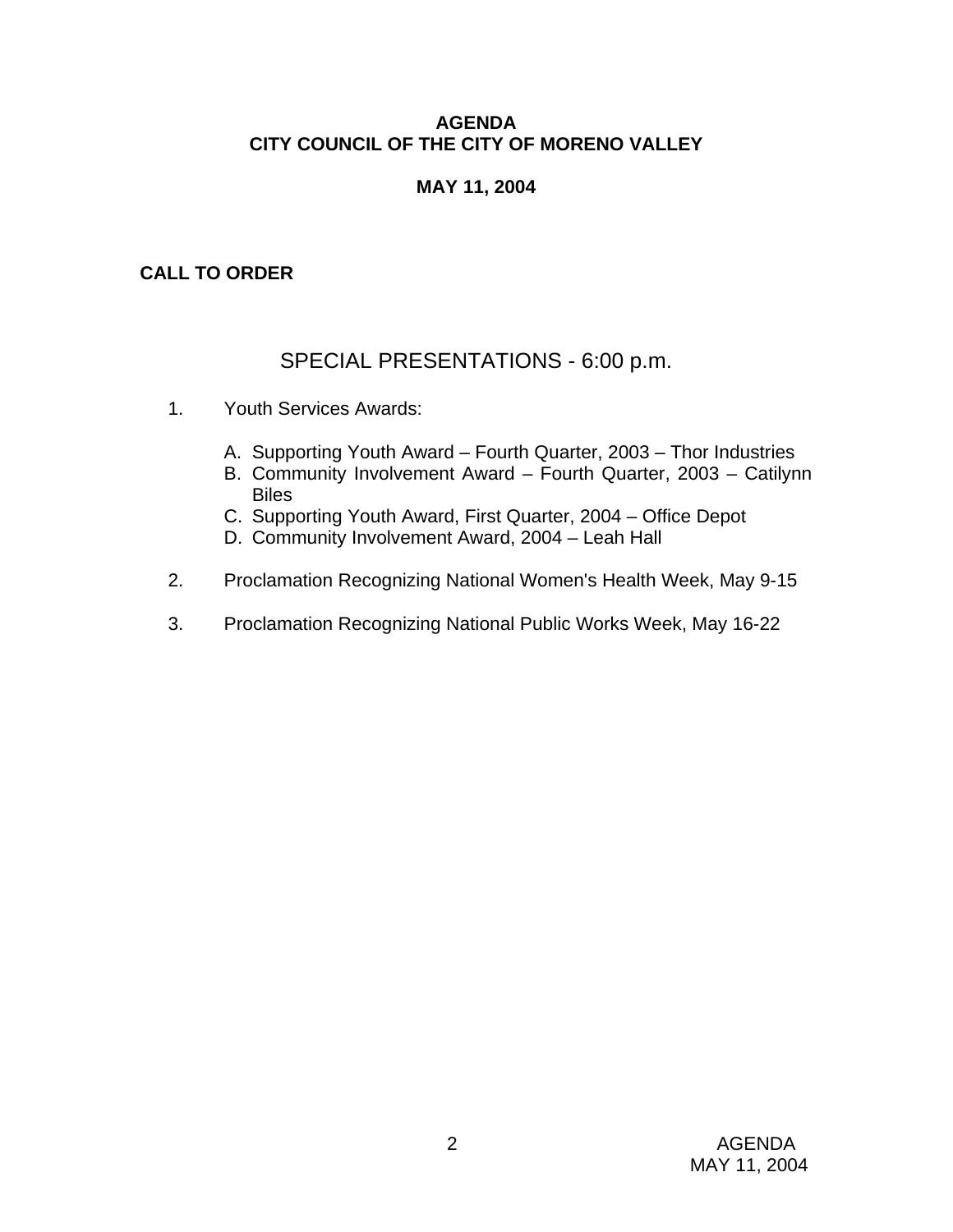#### **AGENDA JOINT MEETING OF THE CITY COUNCIL OF THE CITY OF MORENO VALLEY MORENO VALLEY COMMUNITY SERVICES DISTRICT COMMUNITY REDEVELOPMENT AGENCY OF THE CITY OF MORENO VALLEY AND THE BOARD OF LIBRARY TRUSTEES**

# **MAY 11, 2004 REGULAR MEETING - 6:30 P.M.**

**CALL TO ORDER** (Joint Meeting of the City Council of the City of Moreno Valley, Moreno Valley Community Services District, Community Redevelopment Agency of the City of Moreno Valley and the Board of Library Trustees - actions taken at the Joint Meeting are those of the Agency indicated on each Agenda item)

#### **PLEDGE OF ALLEGIANCE**

**INVOCATION** – Pastor James G. Belle, Moreno Valley First Apostolic Faith Church

#### **ROLL CALL**

#### **INTRODUCTIONS**

PUBLIC COMMENTS **ON MATTERS ON THE AGENDA** WILL BE TAKEN UP AS THE ITEM IS CALLED FOR BUSINESS, BETWEEN STAFF'S REPORT AND CITY COUNCIL DELIBERATION (SPEAKER SLIPS MAY BE TURNED IN UNTIL THE ITEM IS CALLED FOR BUSINESS.) Those wishing to speak should submit a BLUE speaker slip to the Bailiff. There is a three-minute limit per person. All remarks and questions shall be addressed to the presiding officer or to the City Council and not to any individual Council member, staff member or other person.

PUBLIC COMMENTS **ON MATTERS NOT ON THE AGENDA** UNDER THE JURISDICTION OF THE CITY COUNCIL WILL BE HEARD PRIOR TO CITY COUNCIL REPORTS AND CLOSING COMMENTS. IN THE EVENT THAT THE AGENDA ITEM FOR SUCH PUBLIC COMMENTS HAS NOT BEEN CALLED BY 9:00 P.M., IT SHALL BE CALLED AS THE NEXT ITEM OF BUSINESS FOLLOWING THE CONCLUSION OF ANY ITEM BEING HEARD AT 9:00 P.M. Those wishing to speak should submit a BLUE speaker slip to the Bailiff. There is a three-minute limit per person. All remarks and questions shall be addressed to the presiding officer or to the City Council and not to any individual Council member, staff member or other person.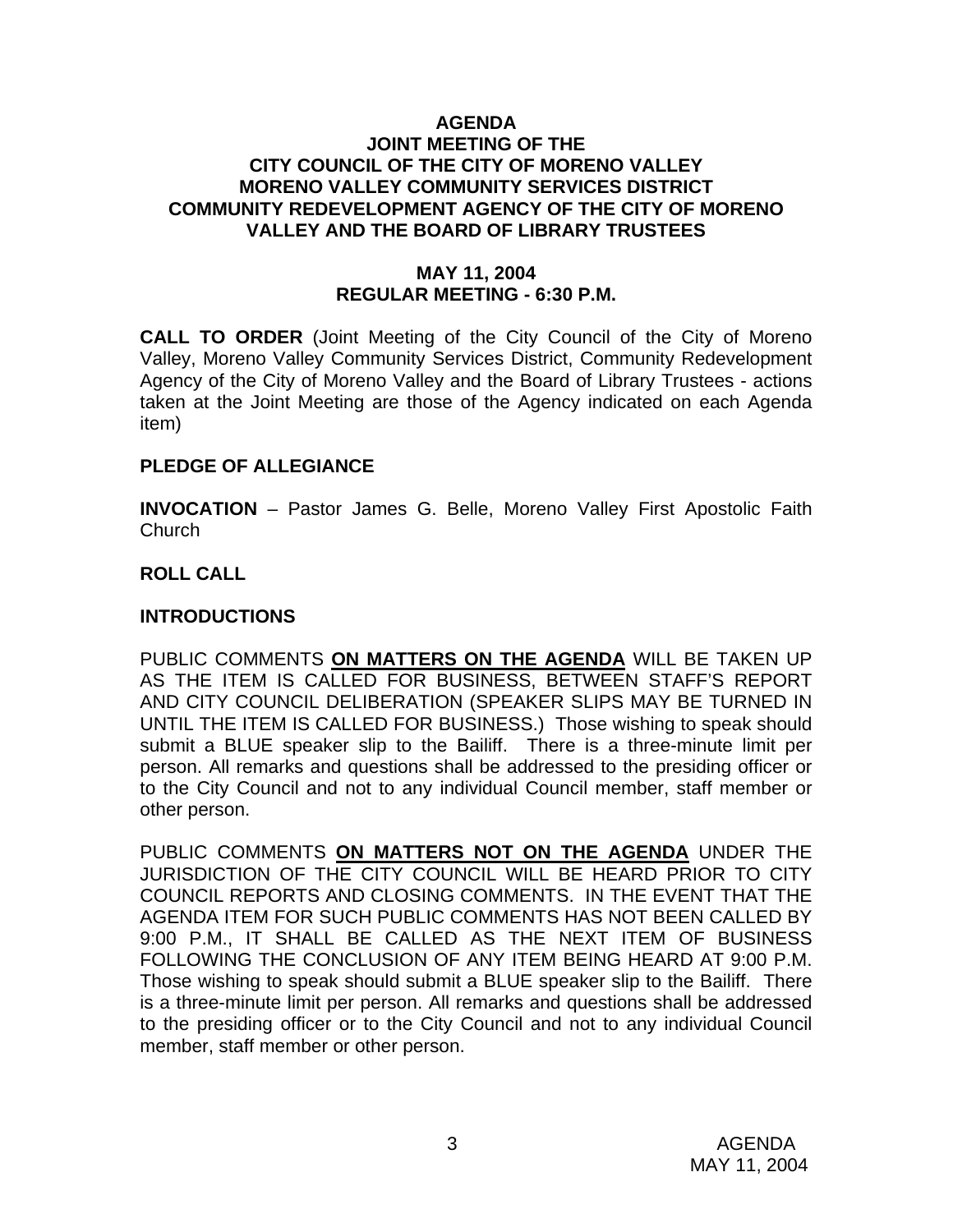### **JOINT CONSENT CALENDARS (SECTIONS A-D) OF THE CITY COUNCIL OF THE CITY OF MORENO VALLEY, MORENO VALLEY COMMUNITY SERVICES DISTRICT, COMMUNITY REDEVELOPMENT AGENCY OF THE CITY OF MORENO VALLEY, AND THE BOARD OF LIBRARY TRUSTEES**

All items listed under the Consent Calendars, Sections A, B, C, and D are considered to be routine and non-controversial, and may be enacted by one motion unless a member of the Council, Community Services District, Redevelopment Agency or the Board of Library Trustees requests that an item be removed for separate action. The motion to adopt the Consent Calendars is deemed to be a separate motion by each Agency and shall be so recorded by the City Clerk. Items withdrawn for report/discussion will be heard after public hearing items.

## **A. CONSENT CALENDAR** - **CITY COUNCIL**

- A1. ORDINANCES FIRST READING BY TITLE ONLY Recommendation: Waive reading of all Ordinance Introductions and read by title only.
- A2. PA03-0079 PINNACLE AT TOWNGATE APARTMENTS ACCEPT BONDS AND AGREEMENT FOR PUBLIC RIGHT-OF-WAY IMPROVEMENTS - SOUTHWEST CORNER OF FREDERICK STREET AND TOWNGATE BOULEVARD. SUBDIVIDER - BRE PROPERTIES, INC. (Report of: Public Works Department) Recommendation: Accept the bonds and Agreement for Public Improvements for PA03-0079; authorize the Mayor to execute the agreement; and direct the City Clerk to forward the signed agreement to the County Recorder's office for recordation.
- A3. MINUTES REGULAR MEETING OF APRIL 27, 2004 (Report of: City Clerk's Department) Recommendation: Approve as submitted.
- A4. FINAL MAPS 27526 AND 27526-1 REDUCE FAITHFUL PERFORMANCE BONDS BY 90% AND ADOPT RESOLUTION NO. 2004-32, A RESOLUTION OF THE CITY COUNCIL OF THE CITY OF MORENO VALLEY AUTHORIZING ACCEPTANCE OF THE PUBLIC RIGHT-OF-WAY IMPROVEMENTS AS COMPLETE AND ACCEPTING MAKENNA STREET, JAMES STREET, PECK STREET, BRAD STREET, PRADO STREET, AND STACY LYNN DRIVE INTO THE CITY MAINTAINED STREET SYSTEM. SUBDIVIDER – DON AND NANCY SKJERVEN (Report of: Public Works Department)

Recommendation: Approve a 90% reduction to the Faithful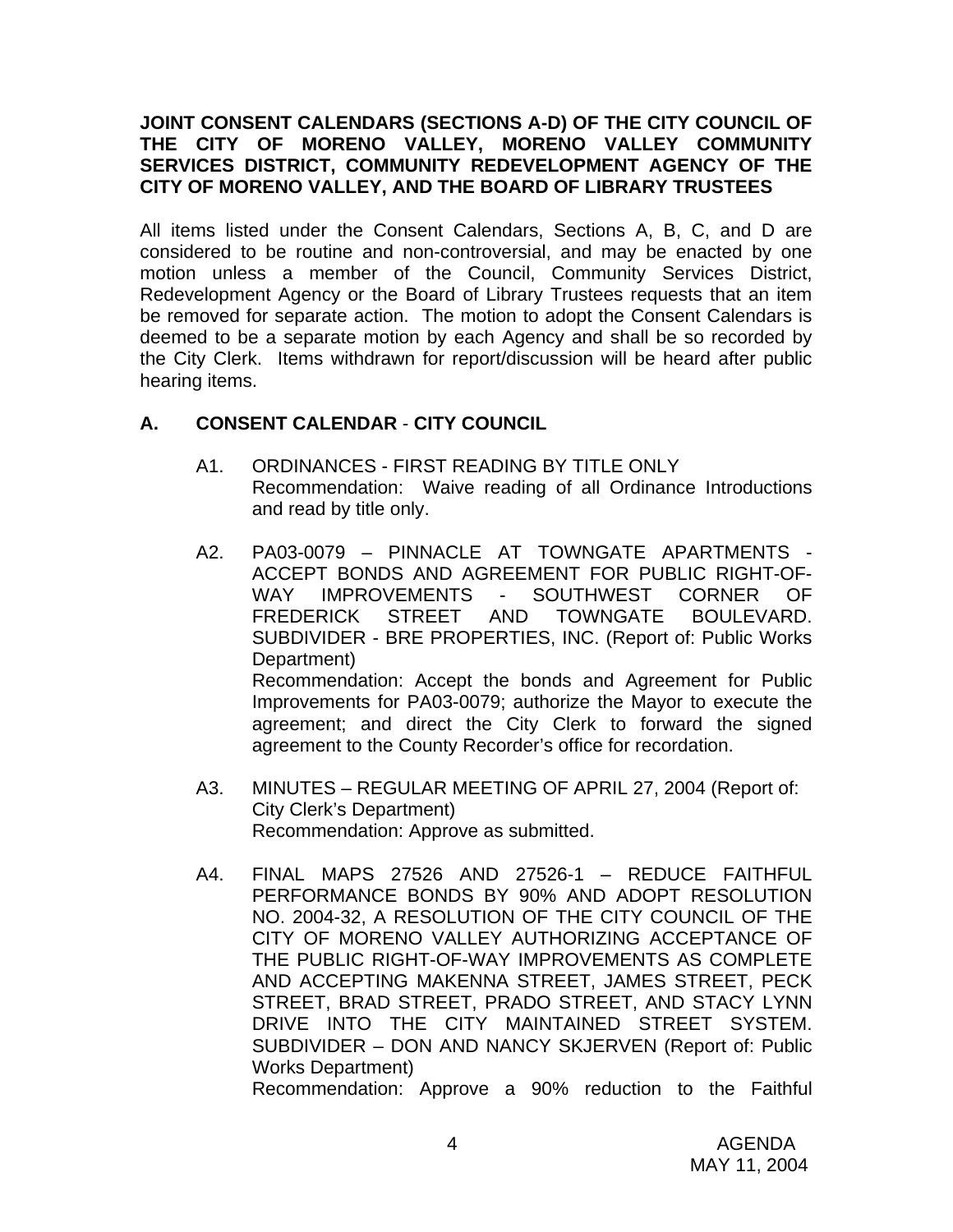Performance Bonds for Final Maps 27526 and 27526-1; authorize the City Engineer to reduce the Faithful Performance Bonds by 90%; and adopt Resolution No. 2004-32 authorizing the acceptance of the public right-of-way improvements for Final Maps 27526 and 27526-1 as complete and accepting Makenna Street, James Street, Peck Street, Brad Street, Prado Street and Stacy Lynn Drive into the City Maintained Street System.

#### Resolution No. 2004-32

 A Resolution of the City Council of the City of Moreno Valley, California, Authorizing the Acceptance of the Public Right-of-Way Improvements as Complete Within Tracts 27526 and 27526-1, and Accepting Makenna Street, James Street, Peck Street, Brad Street, Prado Street, and Stacy Lynn Drive into the City Maintained Street System

A5. APPROVAL OF RESOLUTION NO. 2004-33, SUMMARY VACATION OF AN UNNAMED ALLEY DESIGNATED AS LOT 'E' OF PARCEL MAP 6886. SOUTHWEST CORNER OF ALESSANDRO BOULEVARD AND WILMOT STREET. SUBDIVIDER-DONALD & NANCY NICHOLSON (Report of: Public Works Department)

 Recommendation: Approve and adopt Resolution No. 2004-33, summarily vacating an unnamed alley designated as Lot 'E' of Parcel Map 6886 located at the southwest corner of Alessandro Boulevard and Wilmot Street and direct the City Clerk to certify said resolution and transmit a copy of the resolution to the County Recorder's office for recording.

#### Resolution No. 2004-33

A Resolution of the City Council of the City of Moreno Valley, California, Ordering the Summary Vacation of an Unnamed Alley Designated as Lot 'E' of Parcel Map 6886

A6. AUTHORIZATION TO AWARD THE CONSTRUCTION CONTRACT FOR THE FISCAL YEAR 2003/2004 ANNUAL PAVEMENT RESURFACING PROGRAM, PROJECT NO. 03- 12556330) (Report of: Public Works Department) Recommendation: Award the construction contract for the Fiscal Year 2003/2004 Annual Pavement Resurfacing Program to Sully-Miller Contracting Company, 1100 East Orangethorpe Avenue, Suite 200, Anaheim, California 92801, the lowest responsible bidder; authorize the Mayor to execute a contract agreement with Sully-Miller Contracting Company; and authorize the issuance of a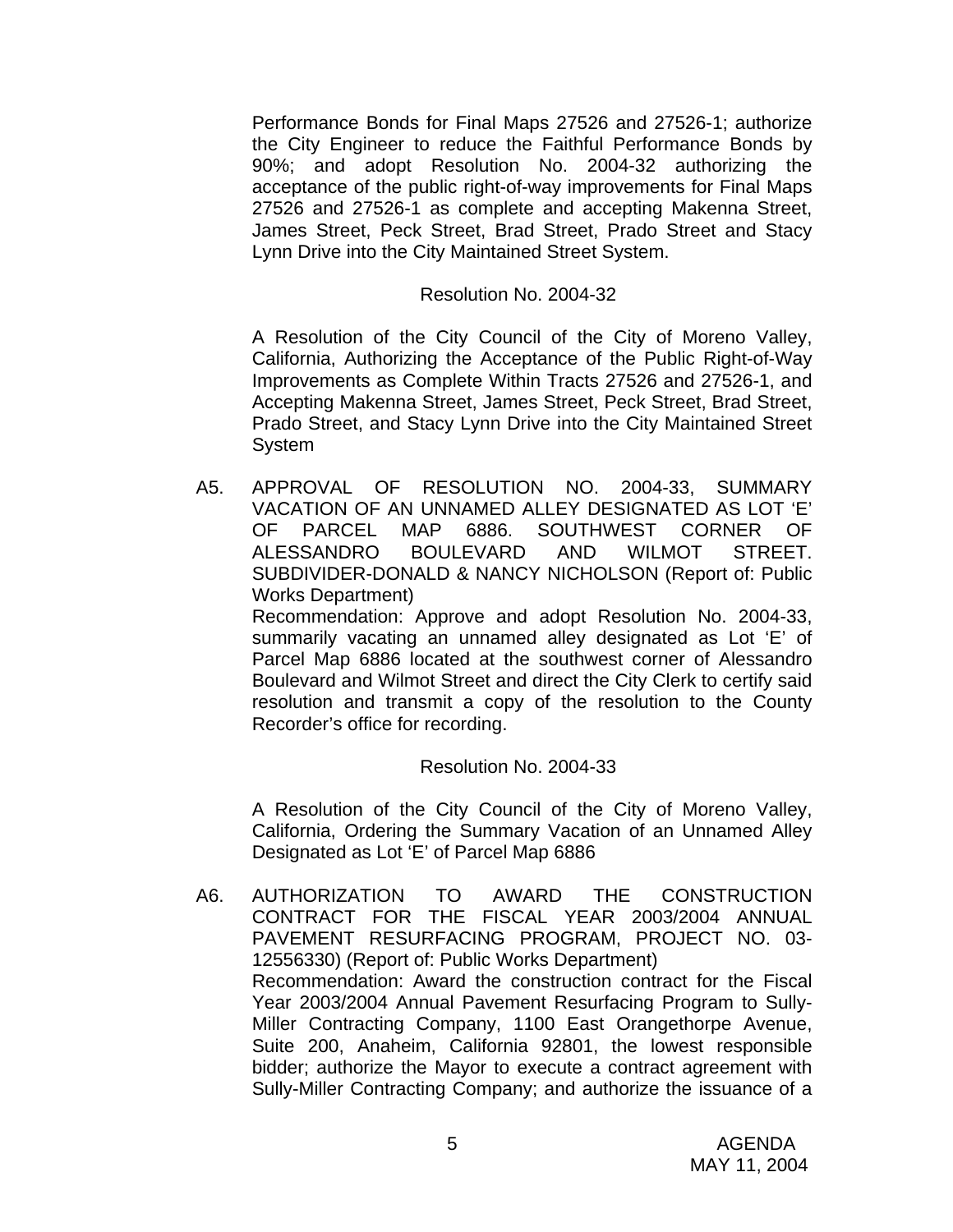Purchase Order for Sully-Miller Contracting Company in the amount of \$950,400.00 (the bid amount plus 10% contingency) when the contract has been signed by all parties (Account No. 125.56330).

# **B. CONSENT CALENDAR** - **COMMUNITY SERVICES DISTRICT**

- B1. ORDINANCES FIRST READING BY TITLE ONLY Recommendation: Waive reading of all Ordinance Introductions and read by title only.
- B2. MINUTES REGULAR MEETING OF APRIL 27, 2004 (Report of: City Clerk's Department) Recommendation: Approve as submitted.

# **C. CONSENT CALENDAR** - **COMMUNITY REDEVELOPMENT AGENCY**

- C1. ORDINANCES FIRST READING BY TITLE ONLY Recommendation: Waive reading of all Ordinance Introductions and read by title only.
- C2. MINUTES REGULAR MEETING OF APRIL 27, 2004 (Report of: City Clerk's Department) Recommendation: Approve as submitted.

# **D. CONSENT CALENDAR** - **BOARD OF LIBRARY TRUSTEES**

- D1. ORDINANCES FIRST READING BY TITLE ONLY Recommendation: Waive reading of all Ordinance Introductions and read by title only.
- D2. MINUTES REGULAR MEETING OF APRIL 27, 2004 (Report of: City Clerk's Department) Recommendation: Approve as submitted.

#### **E. PUBLIC HEARINGS**

Questions or comments from the public on a Public Hearing matter are limited to five minutes per individual and must pertain to the subject under consideration.

 Those wishing to speak should complete and submit a GOLDENROD speaker slip to the Bailiff.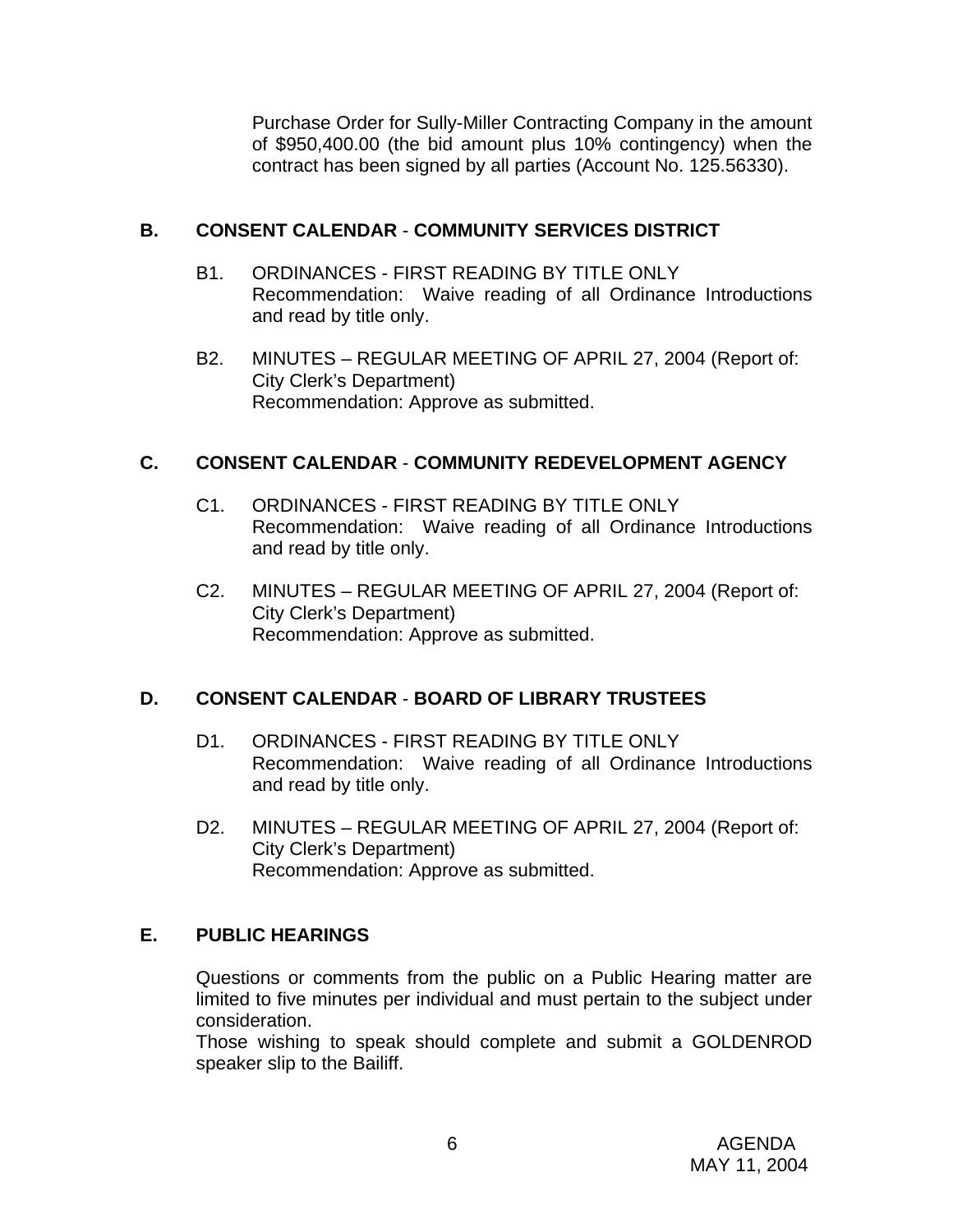- E1. PUBLIC HEARING TO ADOPT THE ANNUAL ACTION PLAN FOR FISCAL YEAR 2004-2005 AND CONSOLIDATED PLAN AMENDMENT #1. (Report of: Community and Economic Development Department) Recommendation: That the City Council:
	- 1. Conduct a Public Hearing for the Community Development Block Grant (CDBG) and HOME Programs to allow the public an opportunity to comment on the proposed Annual Action Plan and Consolidated Plan Amendment #1;
	- 2. Approve the proposed Annual Action Plan; and
	- 3. Approve the proposed Consolidated Plan Amendment #1.

# **F. ITEMS REMOVED FROM CONSENT CALENDARS FOR DISCUSSION OR SEPARATE ACTION**

# **G. REPORTS**

- G1. REPORT ON RIVERSIDE COUNTY TRANSPORTATION COMMISSION ACTIVITIES BY MAYOR WEST (Informational Oral Presentation – not for Council action)
- G2. PRESENTATION OF FY 2004-05 PROPOSED BUDGET (Report of the Finance Department) Recommendation: That the City Council:
	- 1. Review the City Manager's FY 2004/05 Proposed Budget as submitted;
	- 2. Accept public comments on the FY 2004-05 Proposed Budget; and
	- 3. Provide comments and discussion.
- G3. ORDINANCE REGULATING SALES AND SPECIAL EVENTS IN PARKING LOTS (CONTINUED FROM APRIL 27, 2004) (Report of: City Attorney's Department) Recommendation: The City Attorney recommends that:
	- 1. That the City Council review Ordinance No. 664 regulating sales and special events in parking lots and take public comments regarding it.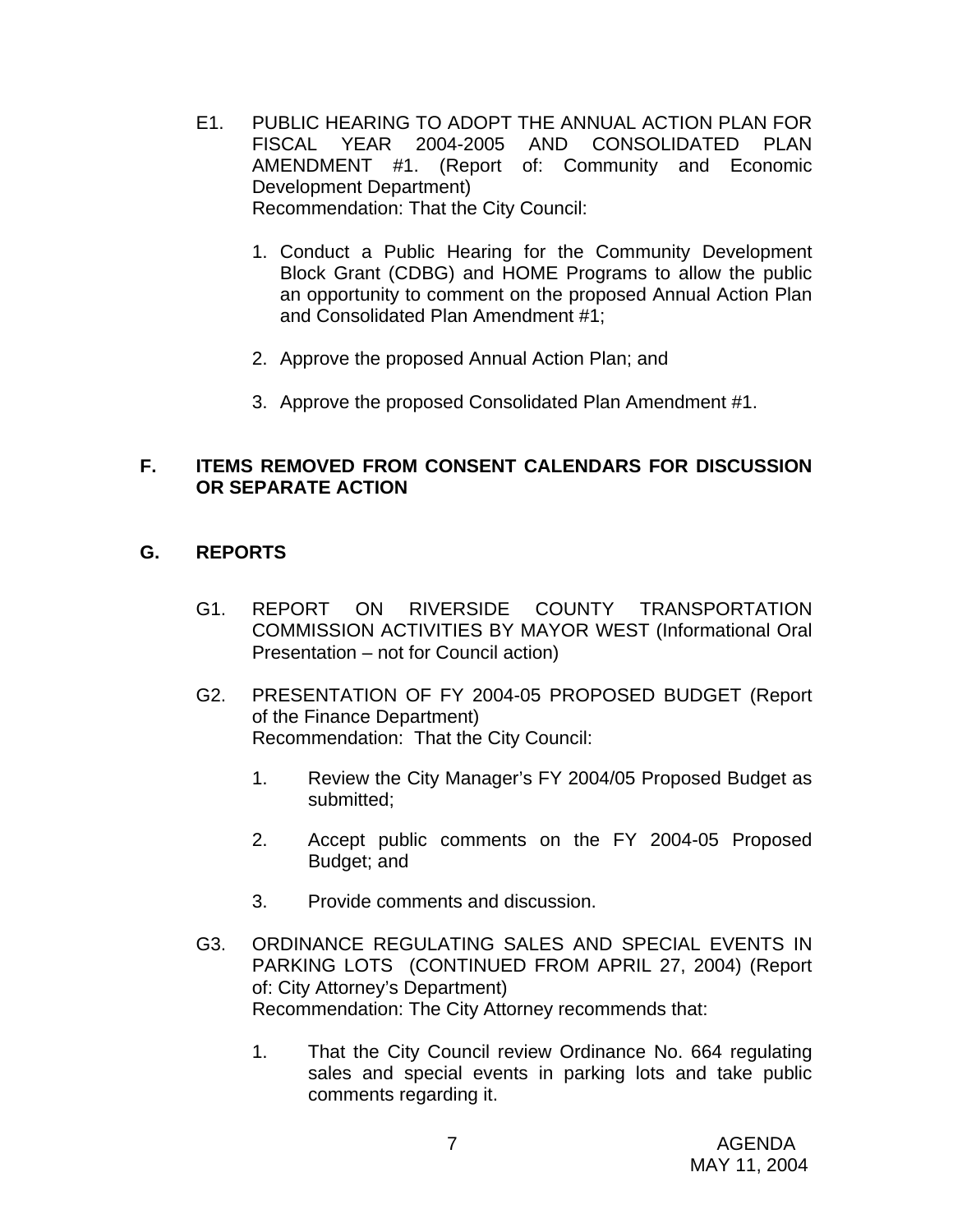- 2. The City Council, at its discretion, either:
	- b. Provide additional direction to staff and the City Attorney concerning the ordinance, or
	- c. Introduce Ordinance No. 664 "An Ordinance of the City Council of the City of Moreno Valley, California, Amending Sections 9.02.150 and 9.08.120 with Respect to Outdoor Sales of Merchandise and Adding Section 9.02.155 to the City of Moreno Valley Municipal Code Regulating Sales and Similar Events in Parking Lots."

#### Ordinance No. 664

 An Ordinance of the City Council of the City of Moreno Valley, California, Amending Sections 9.02.150 and 9.08.120 with Respect to Outdoor Sales of Merchandise and Adding Section 9.02.155 to the City of Moreno Valley Municipal Code Regulating Sales and Similar Events in Parking Lots

- G4. LEGISLATIVE UPDATE (Report of: Assistant City Manager) Recommendation: That the City Council receive and file the report.
- G5. CITY MANAGER'S REPORT (Informational Oral Presentation not for Council action)

# **H. LEGISLATIVE ACTIONS**

ORDINANCES - 1ST READING AND INTRODUCTION

H1. INTRODUCE ORDINANCE NO. 665, AN ORDINANCE OF THE CITY COUNCIL OF THE CITY OF MORENO VALLEY, CALIFORNIA, REPEALING ORDINANCE 498 AND ENACTING A NEW CHAPTER 8.10 TO THE MORENO VALLEY MUNICIPAL CODE, REGARDING STORM WATER AND URBAN RUNOFF POLLUTION PREVENTION CONTROL (Report of: Public Works Department)

Recommendation: That the City Council:

- 1. Waive the reading of Ordinance No. 665 in its entirety and read by title only (roll call required); and
- 2. Introduce Ordinance No. 665, An Ordinance of the City Council of the City of Moreno Valley, California Repealing Ordinance 498 and Enacting a New Chapter 8.10 to the Moreno Valley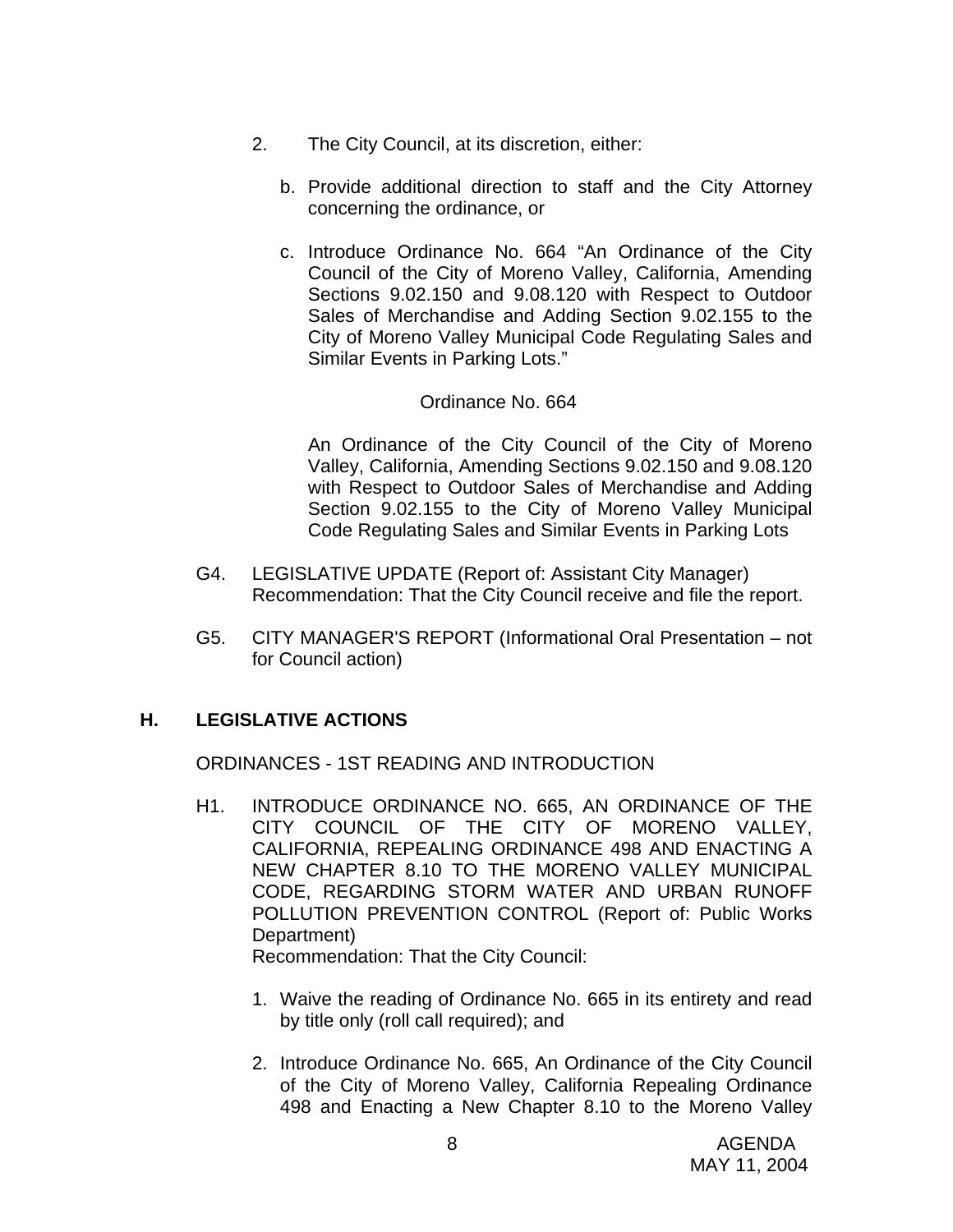Municipal Code, Regarding Storm Water and Urban Runoff Pollution Prevention Control

## Ordinance No. 665

 An Ordinance of the City Council of the City of Moreno Valley, California Repealing Ordinance 498 and Enacting a New Chapter 8.10 to the Moreno Valley Municipal Code, Regarding Storm Water and Urban Runoff Pollution Prevention Control

ORDINANCES - 2ND READING AND ADOPTION - NONE

ORDINANCES - URGENCY ORDINANCES - NONE

RESOLUTIONS – NONE

# PUBLIC COMMENTS **ON ANY SUBJECT NOT ON THE AGENDA** UNDER THE JURISDICTION OF THE CITY COUNCIL

Those wishing to speak should complete and submit a BLUE speaker slip to the Bailiff. There is a three-minute time limit per person. All remarks and questions shall be addressed to the presiding officer or to the City Council and not to any individual Council member, staff member or other person.

#### **CLOSING COMMENTS AND/OR REPORTS OF THE CITY COUNCIL, COMMUNITY SERVICES DISTRICT, OR COMMUNITY REDEVELOPMENT AGENCY**